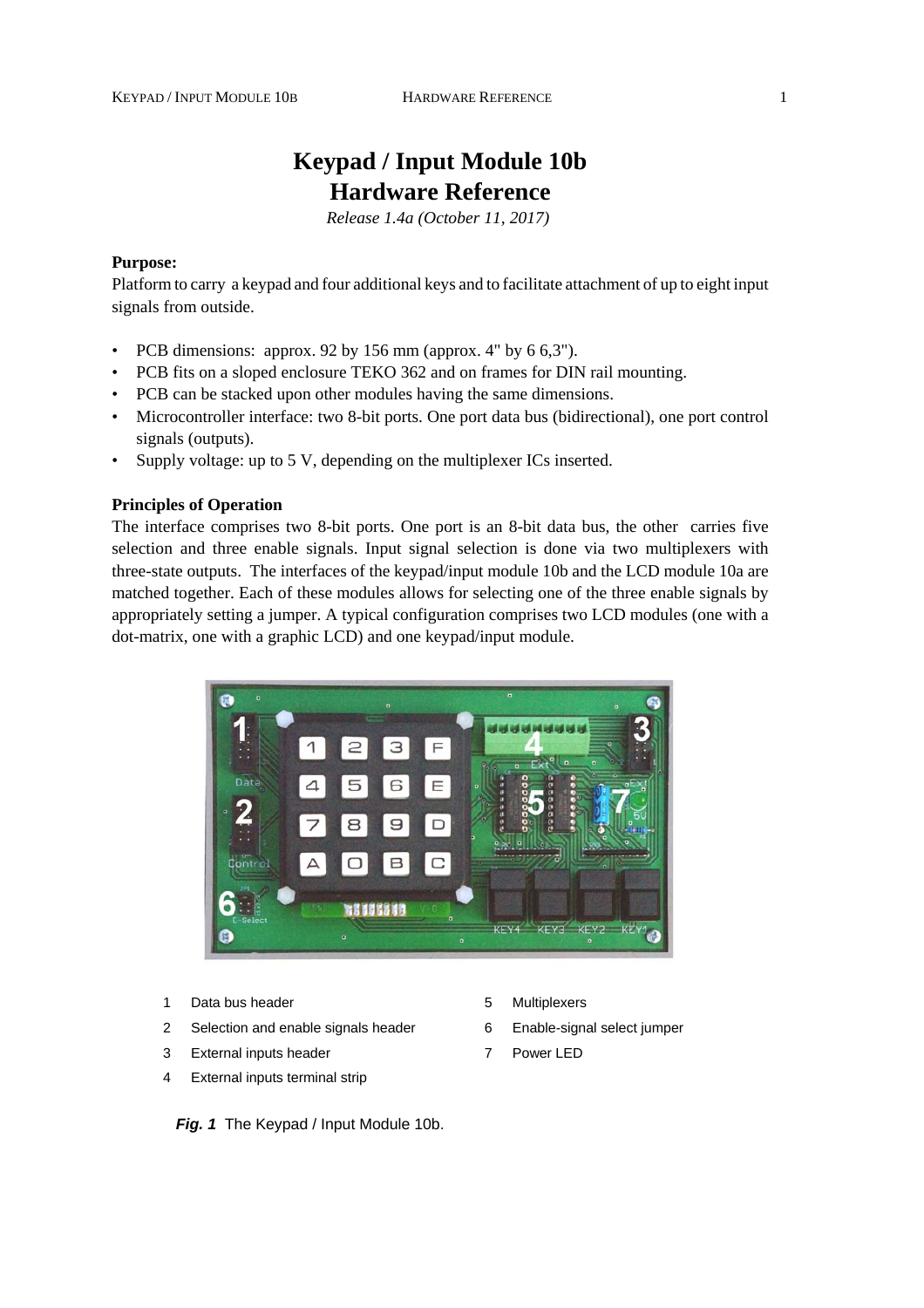

*Fig. 2* Keypad / Input Module 10b block diagram.

#### **Power Supply**

Power must be supplied from outside. The board has no voltage regulator. The nominal maximum supply voltage is 5 V. The module can be operated with 3.3 V, provided the multiplexers belong to an appropriate CMOS family (for example, SN74HC or 74AC). Power is fed to the module via the I/O connectors.

#### **I/O connectors (1), (2), (3)**

The I/O connectors are pin headers with 10 pins in two rows and a pin pitch of 2,54 mm (100 mil). Various types can be inserted (horizontal or vertical, on the component side or on the soldering side, shrouded or not and so on). The assignment of the I/O signals, GND and VCC corresponds to the industry standard of the Atmel starter kits and the like (Fig. 3). The GND and VCC contacts may be used to supply the module.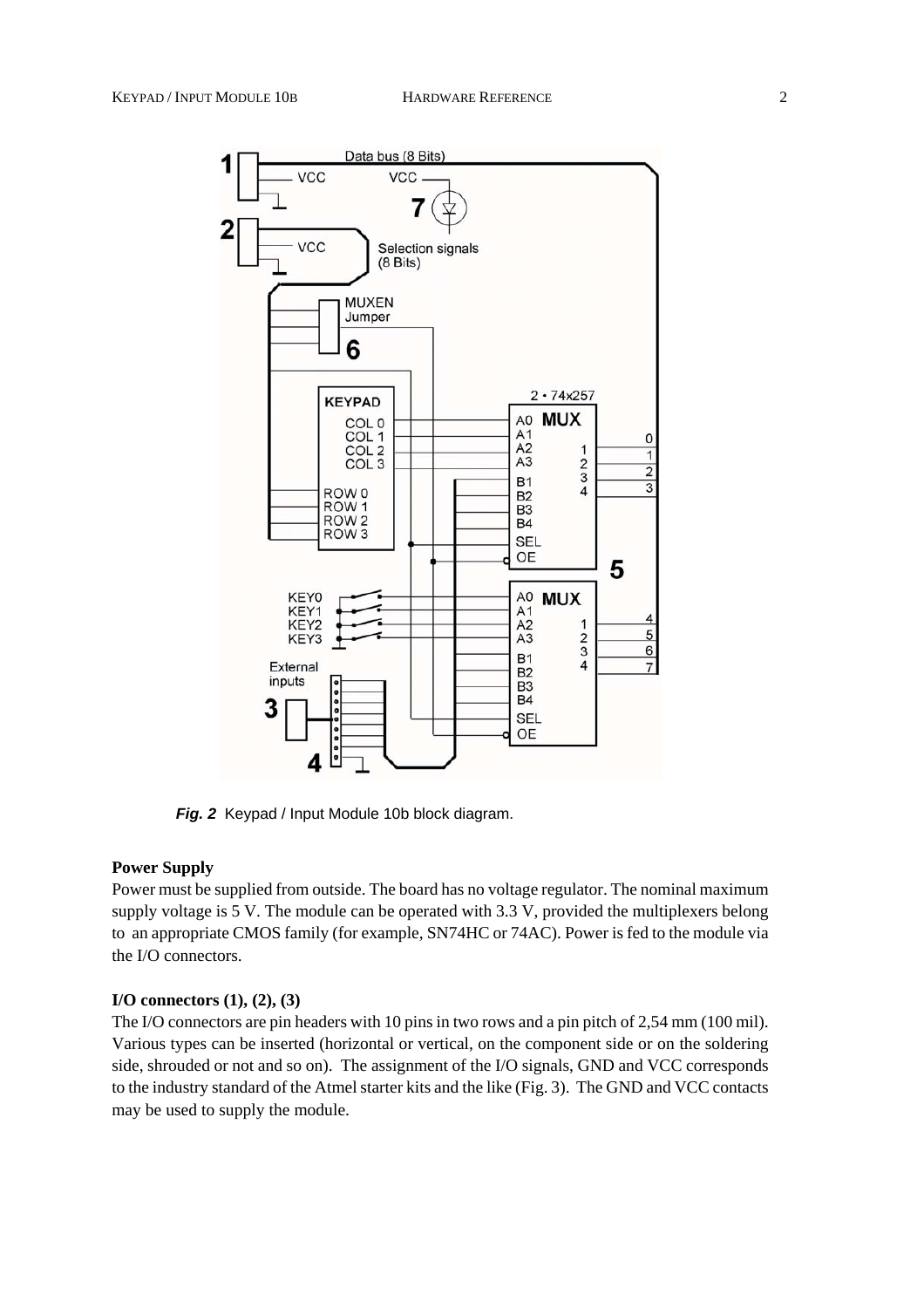|       |       |       |       | 10         |
|-------|-------|-------|-------|------------|
| Bit 1 | Bit 3 | Bit 5 | Bit 7 | <b>VCC</b> |
| Bit 0 | Bit 2 | Bit 4 | Bit 6 | <b>GND</b> |
|       | w     |       |       |            |

*Fig.* 3 I/O port header pin assignment.

#### **I/O port connectors (1), (2)**

The upper port (1) is the data bus, the port (2) below comprises the selection and enable signals.

# **External Inputs (3), (4)**

Up to eight external inputs (Fig. 4) may be connected via header (3) or terminal strip (4). The terminal strip has 9 pins with a pin pitch of 3,81 mm (150 mil). External input connectors may be omitted, if not required. The multiplexers (5) and the corresponding pull-up resistor SIPs must be inserted, however.

The external input signals must be contacts, which connect the signal to ground, or they must be digital signals complying to the level specification of the multiplexers (5).

 In Fig. 1, a somewhat luxury type of terminal strip is shown, manufactured by Phoenix Contact. Fig. 5 and Table 1 show appropriate connector types. The application wiring ends in pluggable screw terminals. Hence the wires can be disconnected with little effort.

| ---- | <b>EYTA</b><br>---- | EXT <sub>5</sub> | YТ4<br><b>FX</b><br>____ | <b>FVT0</b><br>. .<br>ᄂᄉᆝᇰ | <b>FXT?</b><br>---<br>-- | $\sim$<br>--- | ---- |
|------|---------------------|------------------|--------------------------|----------------------------|--------------------------|---------------|------|

*Fig. 4* The external inputs.



*Fig. 5* Phoenix Contact connectors. a), b) base strips; c), d) pluggable screw terminals.

| l To be soldered in | Base strip SMC 1,5/9-G-3,81 - 1827347 sloped (Fig. 5a)<br>Base strip MCV 1,5/9-G-3,81 - 1860715 vertical (Fig. 5b)                            |
|---------------------|-----------------------------------------------------------------------------------------------------------------------------------------------|
| Removable           | Printed-circuit board connector MC 1,5/9-ST-3,81 - 1803646 (Fig. 5c)<br>Printed-circuit board connector MCVR 1,5/9-ST-3,81 - 1827198 vertical |
| screw terminals     | (Fig. 5d)                                                                                                                                     |

*Table 1* Phoenix Contact connectors (9-pole).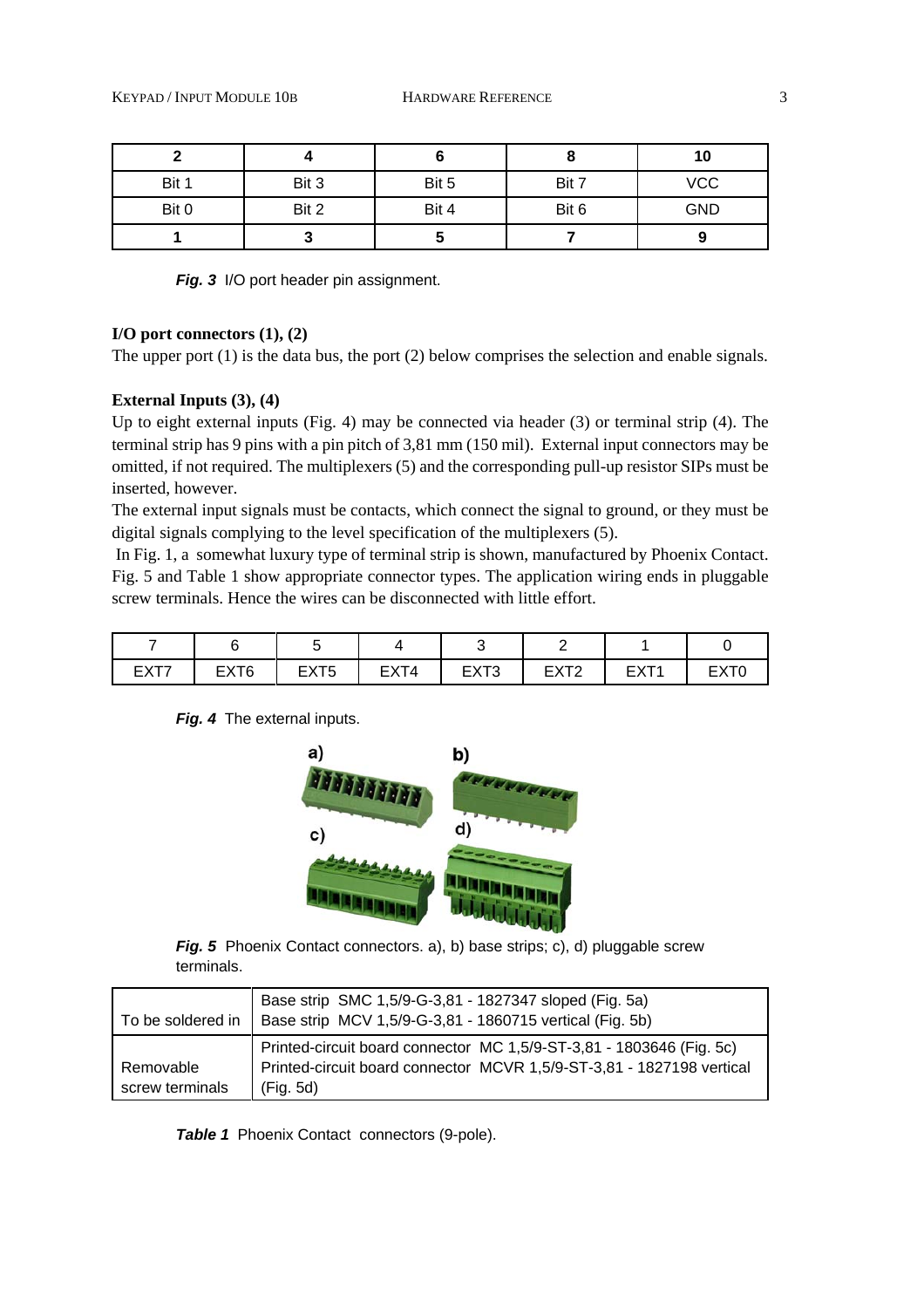#### **Multiplexers (5)**

The multiplexers are used to select the input signals and to act as tri-state drivers on the data bus. The basic type is 74x257 (quadruple 2-line to 1-line, tri-state outputs). The logic family (LS, ALS, HC, AC) is to be selected according to the power supply voltage of the application (5 V or less). Speed (propagation delay) does not matter.

### **Enable-signal select jumper (6)**

The OE-inputs of the multiplexers must be connected to an external enable signal (E-signal). Three of the eight control signals of the //O port (2) can be used as E-signals. One of these signals is to be selected by appropriately inserting a jumper. A maximum of three modules can be operated at one bus attached to two microcontroller ports. Each module must have its jumper inserted in a different position.

The LCD Module 10a has the same selection provisions. Beyond that, these modules have double I/O connectors, allowing for daisy-chaining. The keypad / input module must be the last module of such a a daisy-chain.

*Caution:*

The keypad / input module requires the E-signal active Low, the LCD module active High.

## **Power LED (7)**

One of the most basic troubleshooting aids is an indication, whether a device is powered or not.





*Fig. 6* The Keypad / Input Module 10b.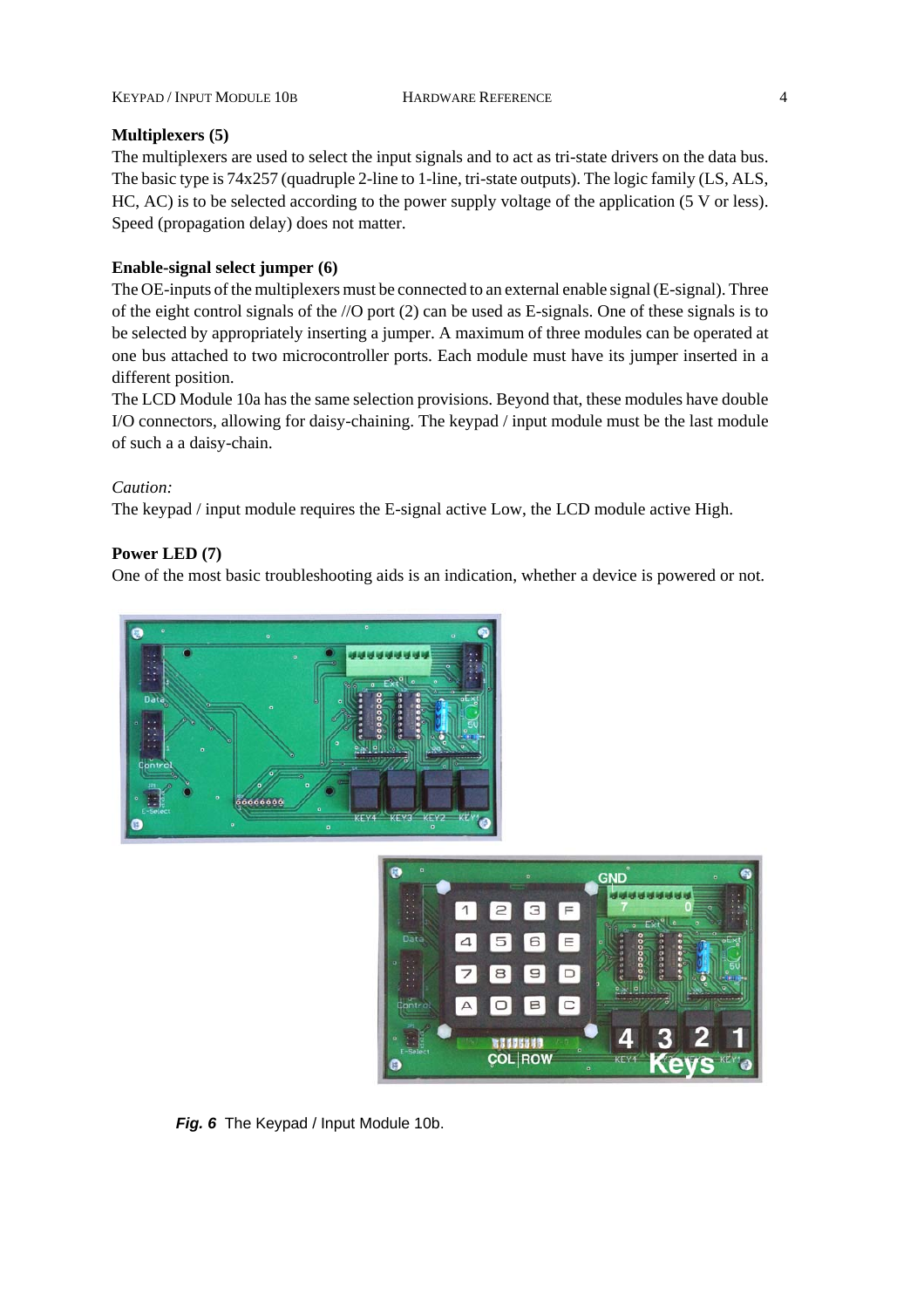|        | 6                | 5                | 4     | ◡                |                  |                  |                   |  |
|--------|------------------|------------------|-------|------------------|------------------|------------------|-------------------|--|
| KEY4#  | KEY3#            | KEY2#            | KEY1# | COL3#            | COL2#            | COL1#            | COL <sub>0#</sub> |  |
| EXT7   | EXT <sub>6</sub> | EXT <sub>5</sub> | EXT4  | EXT <sub>3</sub> | EXT <sub>2</sub> | EXT <sub>1</sub> | EXT <sub>0</sub>  |  |
| Inputs |                  |                  |       |                  |                  |                  |                   |  |

# **The Programming Interface**

*Fig. 7* The data bus. If  $SEL = 0$ , then the internal signals  $KEY4#...COLO#$  are selected. If SEL = 1, then the external inputs EXT7...EXT0 are selected.

KEY4#...0#: Signals of the four keys (low-active).

COL3#...0#: Keypad column signals to be sanned (low-active).

EXT7...0: External input signals. High-level, if not connected.

|         |     |       |       | ັ     |     |       |     |
|---------|-----|-------|-------|-------|-----|-------|-----|
| E3#     | E2# | ROW3# | ROW2# | ROW1# | E1# | ROW0# | SEL |
| Outputs |     |       |       |       |     |       |     |

*Fig. 8* The selection and enable signals. One of the E-signals is to be selected by jumper. It must be programmed as active-low.

E3, E2, E1: Enable signals.

ROW3...0: Keypad row signals to select a particular row (low-active).

SEL: Select inputs via the multiplexers.  $0 =$  internal,  $1 =$  external signals.

Data bus, if  $SEL = 0$ :

| KEY4# | KEY3# | KEY2# | KEY1# | COL3# | COL2# | COL1# | COL0# |
|-------|-------|-------|-------|-------|-------|-------|-------|

Data bus, if  $SEL = 1$ :

| EXT7 | EXT <sub>6</sub> | EXT <sub>5</sub> | EXT4 | EXT <sub>3</sub> | <b>EXT2</b><br>---- | EXT' |  |
|------|------------------|------------------|------|------------------|---------------------|------|--|

Unconnected external inputs are held on a high level by pull-up resistors.

*Notes:*

1. To each module, a particular enable-signal (E) must be assigned. Pay attention to the level at which the signal is active. The E-signal of the keypad/input module is active low. To hold the display in the idle state,  $E = 0$  shall be programmed. A counterexample is the LCD module 10a. The E-input of a typical LCD display is active high. Hence the idle state requires  $E = 0$  to be programmed.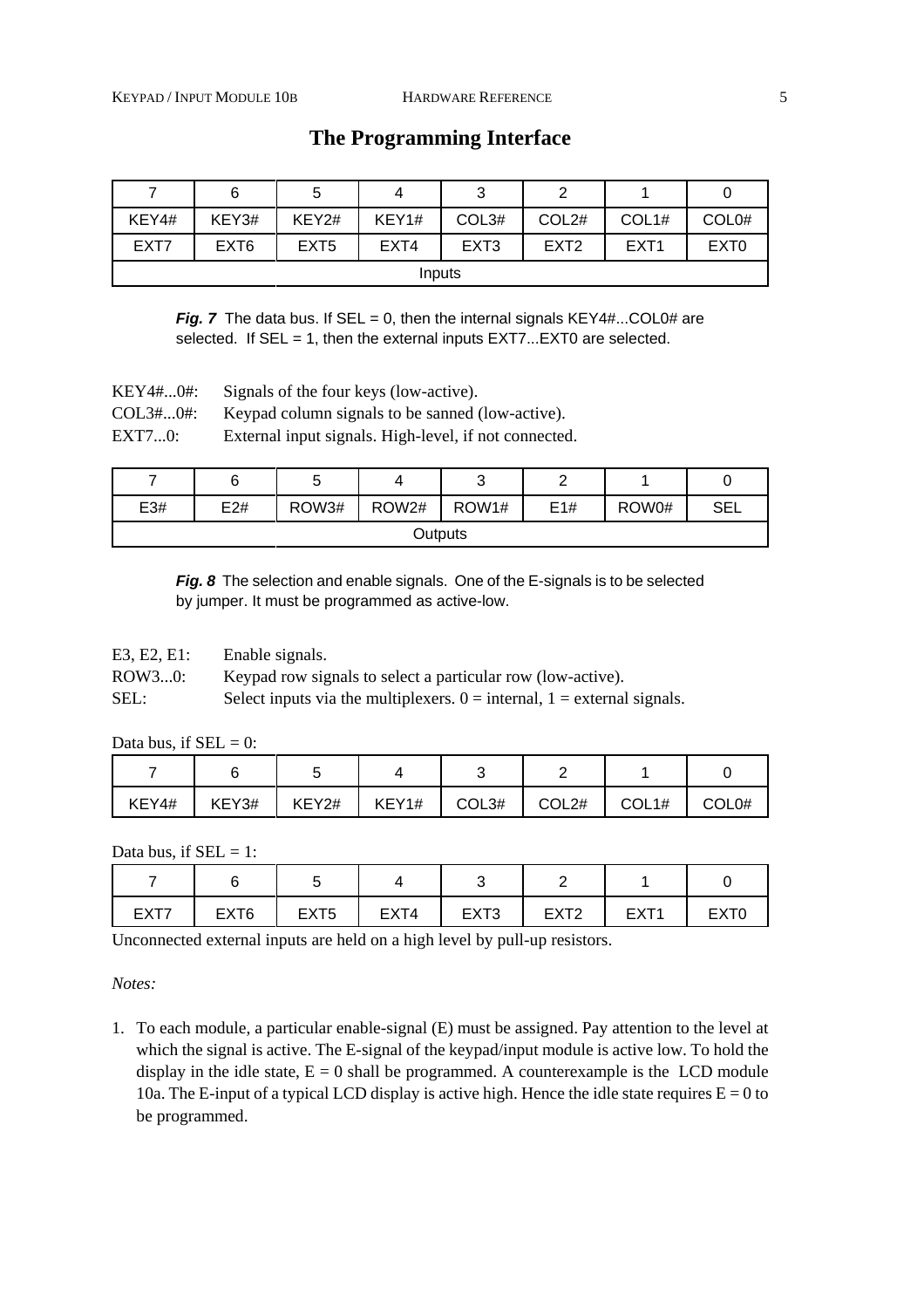- 2. The data bus should not float too long. An inactive bus should be programmed for output (parking the bus) or programmed for input with pull-up resistors active.
- 3. Th data bus should be parked at High level (FFH bit pattern). So no current will be drawn over pull-up resistors.
- 4. A preferred configuration: the keypad/input module configured to E3, LCD displays to E1 and E2, respectively.

#### **Scanning the keypad:**

- 1. Pull down a row select signal.
- 2. Sense the column signals. A depressed key will cause its column line to be pulled low, too.
- 3. Repeat 1. and 2. for all rows.
- 4. Keep care of intricacies, like contact bounce and phantom keys (ghosting). Generate an appropriate scan code to be returned to the application program.



*Fig. 9* Scanning the keypad.

*Note:* It is always to be expected, that two or more keys are depressed simultaneously. To avoid short circuit currents between row select signals, these signals must be driven from open drain output stages. The I/O ports of Atmel AVR microcontrollers can be programmed appropriately. However, the built-in pull-up resistors have quite high values of resistance. Thus the rise time of the signals will be considerably long. Hence the row select signals are to be connected to additional pull-up resistors.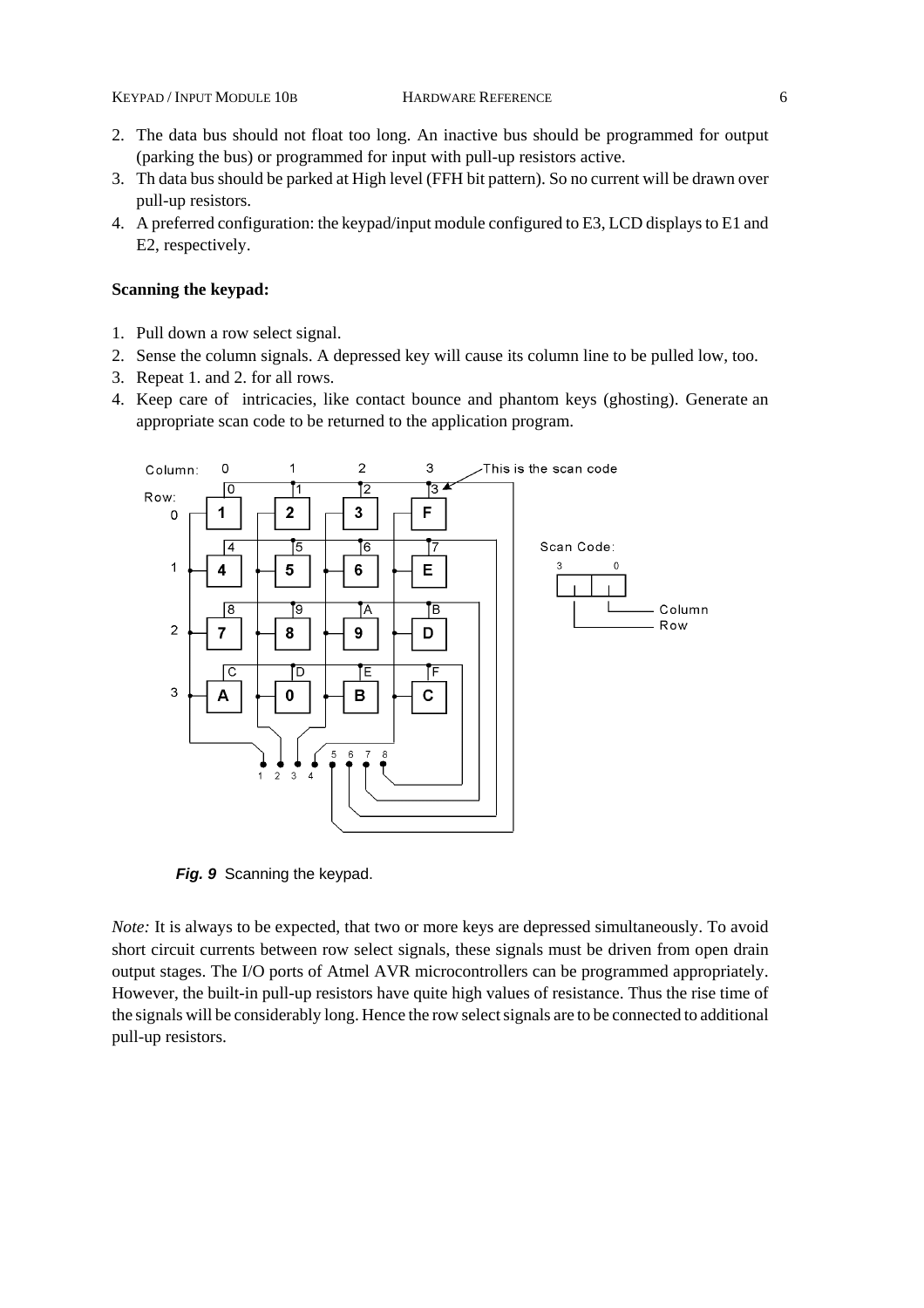KEYPAD / INPUT MODULE 10B HARDWARE REFERENCE 7

# **Engineering Change Order (ECO)**

Boards with release number 1.3 or less need rework:

- 1. Add the missing decoupling capacitors.
- 2. Add the missing MUX enable signal connection.
- 3. Add the pull-up resistors of the row select signals.